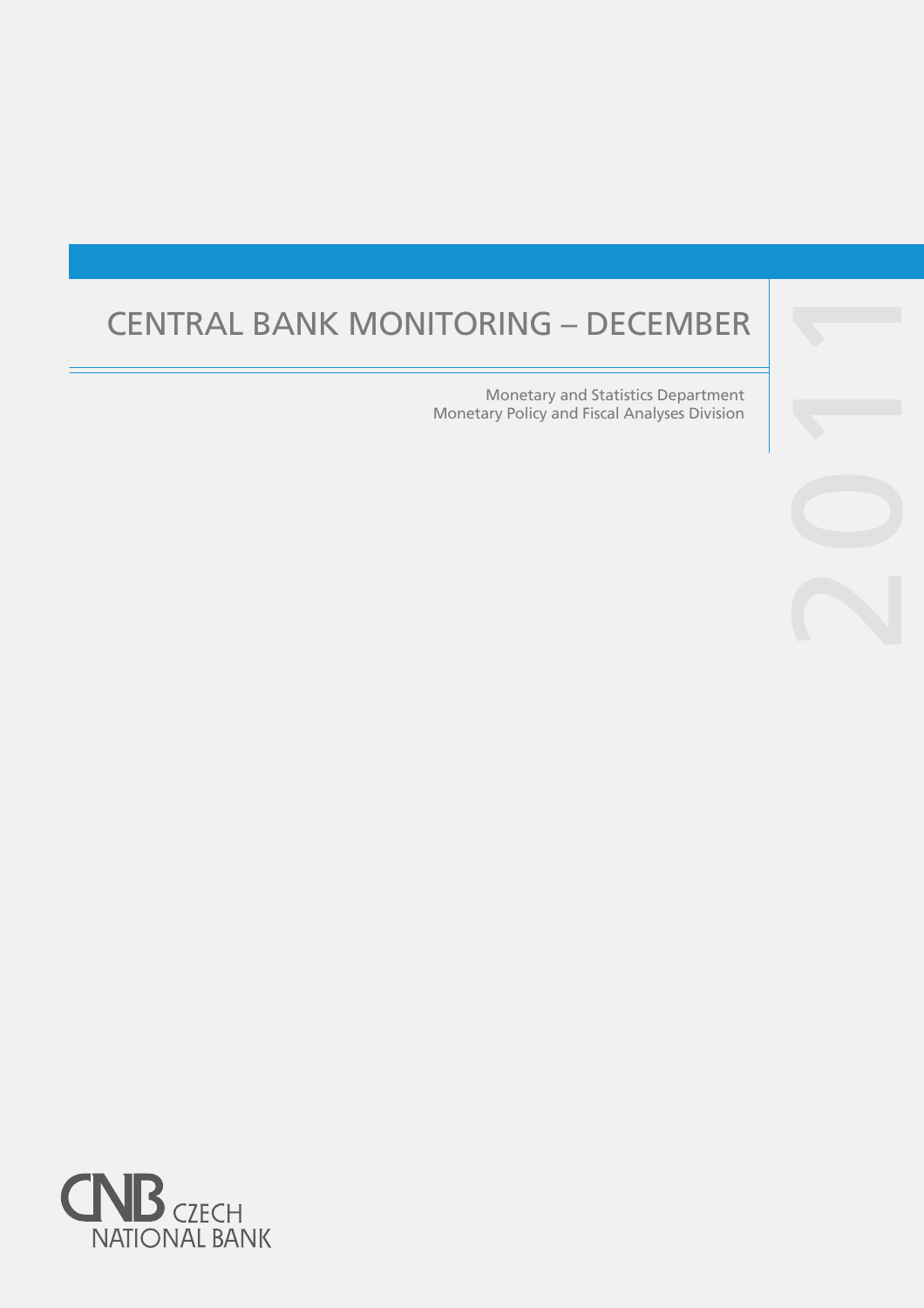## **In this issue**

*The debt crisis in the euro area is negatively affecting the perceptions of economic agents in Europe and beyond and is fostering uncertainty in financial markets. This is increasing bank funding costs and giving rise to heightened volatility on world stock markets. The ECB cut its key interest rate twice and began using unconventional monetary policy instruments again (among other things it entered the covered bond market and is supporting liquidity in the euro and other currencies; in addition, it is going to lower the reserve requirements in January). The Bank of England also started buying debt securities again. The Swiss central bank is maintaining a minimum exchange rate of CHF 1.20 to the euro. Only Hungary recorded monetary policy tightening. The remaining central banks under review left their key interest rates unchanged. In* Spotlight *we describe the current monetary policy of the Swiss central bank. Our selected speech presents the vision of the (now former) ECB President Jean-Claude Trichet on the future functioning of the euro area.*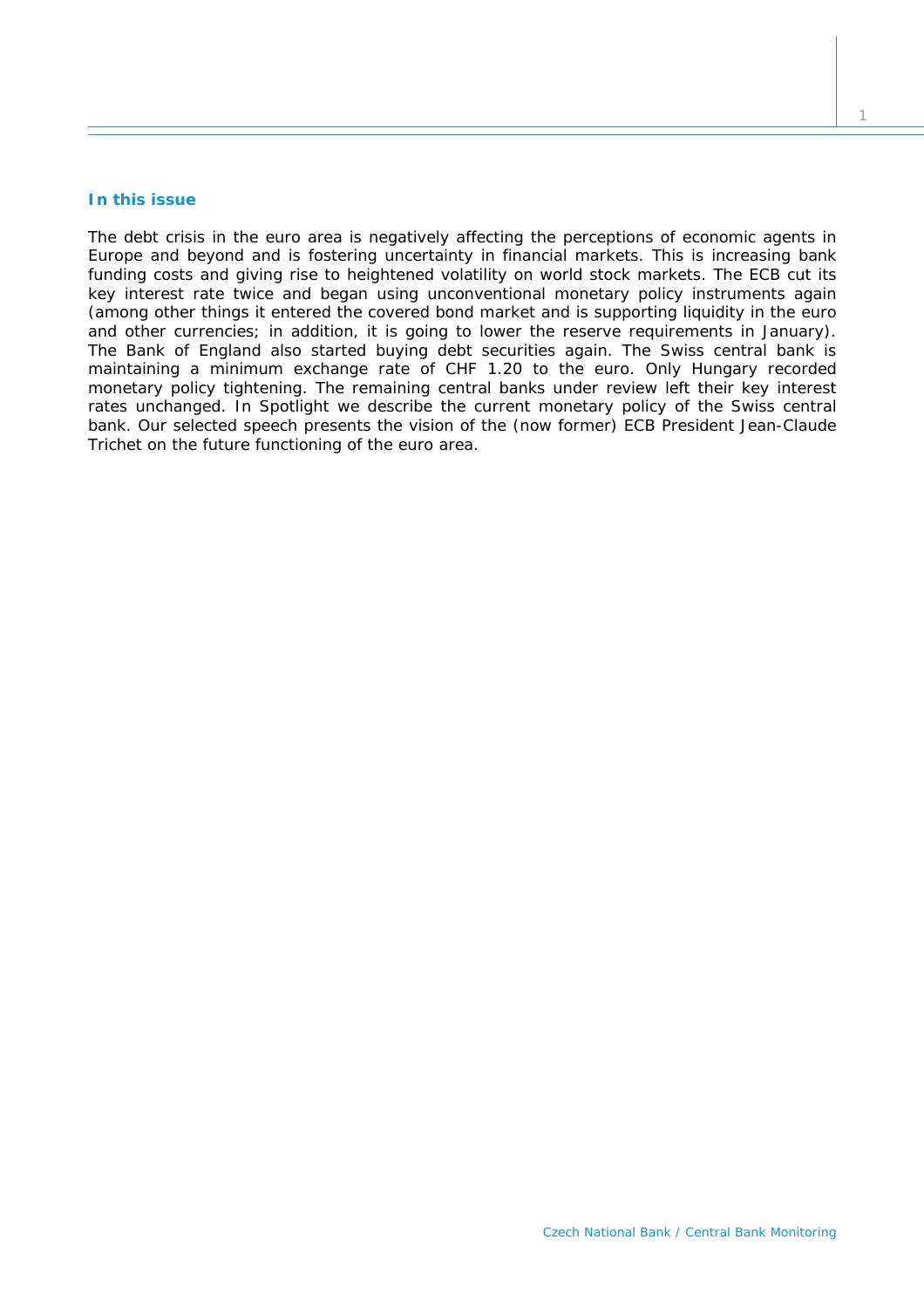## **1. LATEST MONETARY POLICY DEVELOPMENTS AT SELECTED CENTRAL BANKS**

#### **Key central banks of the Euro-Atlantic area**

|                                                                                                                                                                                                                                                                                                                                                                                                                                                | Euro area (ECB)                                | <b>United Kingdom (BoE)</b><br><b>USA (Fed)</b>                            |                                                         |  |  |  |  |  |  |  |  |
|------------------------------------------------------------------------------------------------------------------------------------------------------------------------------------------------------------------------------------------------------------------------------------------------------------------------------------------------------------------------------------------------------------------------------------------------|------------------------------------------------|----------------------------------------------------------------------------|---------------------------------------------------------|--|--|--|--|--|--|--|--|
| <b>Inflation target</b>                                                                                                                                                                                                                                                                                                                                                                                                                        | $< 2\%$ <sup>1</sup>                           | n.a.                                                                       | 2%                                                      |  |  |  |  |  |  |  |  |
| <b>MP</b> meetings<br>(rate changes)                                                                                                                                                                                                                                                                                                                                                                                                           | 6 Oct (0.00)<br>3 Nov (-0.25)<br>8 Dec (-0.25) | 20 Sep (0.00)<br>$1 - 2$ Nov $(0.00)$                                      | 5-6 Oct (0.00)<br>$9 - 10$ Nov (0.00)<br>7-8 Dec (0.00) |  |  |  |  |  |  |  |  |
| <b>Current basic rate</b>                                                                                                                                                                                                                                                                                                                                                                                                                      | 1.00%                                          | $0 - 0.25%$                                                                | 0.50%                                                   |  |  |  |  |  |  |  |  |
| <b>Latest inflation</b>                                                                                                                                                                                                                                                                                                                                                                                                                        | 3.0% (Nov 2011) <sup>2</sup>                   | 3.5% (Oct 2011)                                                            | 5.0% (Oct 2011)                                         |  |  |  |  |  |  |  |  |
| <b>Expected MP meetings</b>                                                                                                                                                                                                                                                                                                                                                                                                                    | 12 Jan<br>9 Feb<br>8 Mar                       | 13 Dec<br>$24-25$ Jan                                                      | $11 - 12$ Jan<br>$8-9$ Feb<br>$7-8$ Mar                 |  |  |  |  |  |  |  |  |
| Other expected events                                                                                                                                                                                                                                                                                                                                                                                                                          | 8 Mar: publication of forecast                 | Second half of Jan:<br>publication of Beige Book                           | 15 Feb: publication of<br><b>Inflation Report</b>       |  |  |  |  |  |  |  |  |
| Expected rate movements <sup>3</sup>                                                                                                                                                                                                                                                                                                                                                                                                           |                                                |                                                                            | $\rightarrow$                                           |  |  |  |  |  |  |  |  |
| ECB definition of price stability; <sup>2</sup> flash estimate; <sup>3</sup> direction of expected change in rates in coming quarter taken from<br>Consensus Forecast survey.                                                                                                                                                                                                                                                                  |                                                |                                                                            |                                                         |  |  |  |  |  |  |  |  |
| Key interest rates                                                                                                                                                                                                                                                                                                                                                                                                                             |                                                | <b>Inflation</b>                                                           |                                                         |  |  |  |  |  |  |  |  |
| 2.0<br>1.5<br>1.0<br>0.5<br>0.0<br>$12/10$ $2/11$<br>6/11<br>4/11                                                                                                                                                                                                                                                                                                                                                                              | 8/11<br>10/11 12/11                            | 6<br>5<br>Δ<br>3<br>$\overline{2}$<br>$\Omega$<br>10/10 12/10 2/11<br>4/11 | 6/11<br>8/11<br>10/11                                   |  |  |  |  |  |  |  |  |
| $\frac{1}{\sqrt{1-\frac{1}{2}}\sqrt{1-\frac{1}{2}}\sqrt{1-\frac{1}{2}}\sqrt{1-\frac{1}{2}}\sqrt{1-\frac{1}{2}}\sqrt{1-\frac{1}{2}}\sqrt{1-\frac{1}{2}}\sqrt{1-\frac{1}{2}}\sqrt{1-\frac{1}{2}}\sqrt{1-\frac{1}{2}}\sqrt{1-\frac{1}{2}}\sqrt{1-\frac{1}{2}}\sqrt{1-\frac{1}{2}}\sqrt{1-\frac{1}{2}}\sqrt{1-\frac{1}{2}}\sqrt{1-\frac{1}{2}}\sqrt{1-\frac{1}{2}}\sqrt{1-\frac{1}{2}}\sqrt{1-\frac{1}{2}}\sqrt{1-\frac$<br><del>-</del> euro area | <b>GB</b>                                      | <b>GB</b><br>- euro area   —— USA                                          |                                                         |  |  |  |  |  |  |  |  |

At its October meeting, the **ECB** decided to renew its covered bond purchase programme and continue conducting 3-month and 1-year liquidity-providing operations. At its November and December meetings it lowered interest rates each time by 0.25 p.p., to 1.00%. At the December meeting it approved a set of measures to support bank funding, in particular two refinancing operations with a maturity of 36 months and full allotment (see *News*). These decisions were fostered by uncertainty in financial markets and a worsening economic outlook. Real GDP growth of -0.4–1.0% is expected in 2012, while inflation should fall to 1.5–2.5%.

The **Fed** left its key interest rate unchanged. In September, it declared its intention to sell short-term Treasury bonds and finance purchases of long-term bonds from these sales, as well as to reinvest principal payments from expiring agency debt securities (see *News* for details). According to the latest forecast, economic growth will pick up slightly in Q3, but labour market conditions are still weak. The unemployment rate stopped rising but remained high at 9.1% in September. Industrial production rose in September, but is likely to show only modest growth for Q3. The Fed remains committed to holding rates low until mid-2013. The effect of the previous growth in commodity and import prices is gradually disappearing from inflation. The FOMC decided to continue to reinvest payments from expiring agency debt securities.

The **BoE** is maintaining its interest rate at 0.50%. In October it increased the size of its asset purchase programme to £75 billion. The purchases take place at weekly intervals. The renewal of this programme should ease the strains in bank funding caused by the debt crisis in the euro area. Inflation reached 5.0%, but should fall in the medium term as temporary factors such as the recent growth in energy prices and the effects of the January VAT increase unwind.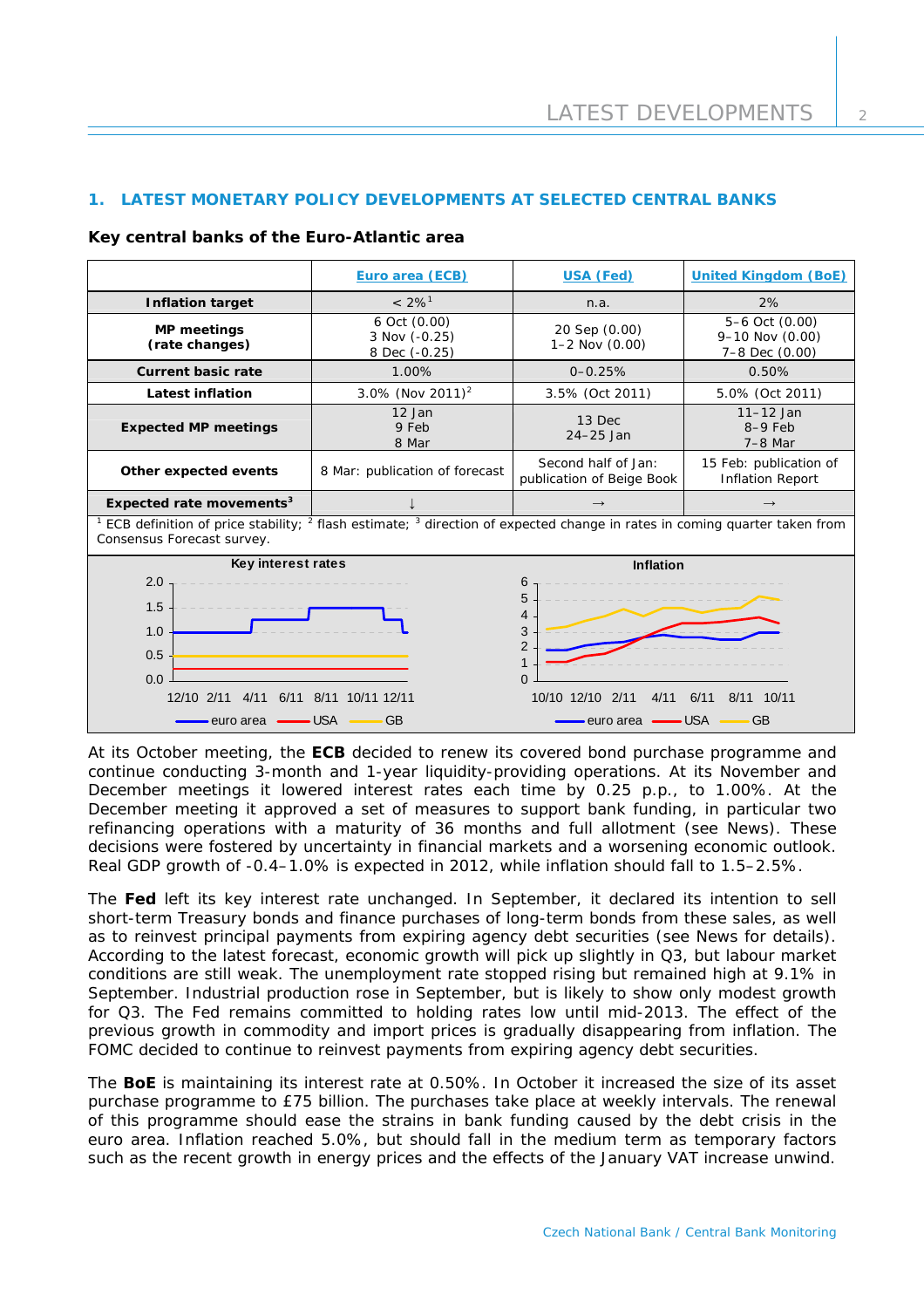|                                                                                                                                                                                                                                                    | <b>Sweden (Riksbank)</b>                         | <b>Hungary (MNB)</b>                                                                                          | Poland (NBP)                                             |  |  |  |  |  |  |  |  |
|----------------------------------------------------------------------------------------------------------------------------------------------------------------------------------------------------------------------------------------------------|--------------------------------------------------|---------------------------------------------------------------------------------------------------------------|----------------------------------------------------------|--|--|--|--|--|--|--|--|
| <b>Inflation target</b>                                                                                                                                                                                                                            | 2%                                               | 3%                                                                                                            | 2.5%                                                     |  |  |  |  |  |  |  |  |
| <b>MP</b> meetings<br>(rate changes)                                                                                                                                                                                                               | 27 Oct (0.00)                                    | 20 Sep (0.00)<br>25 Oct (0.00)<br>29 Nov (+0.50)                                                              | 4-5 Oct (0.00)<br>8-9 Nov (0.00)<br>$6 - 7$ Dec $(0.00)$ |  |  |  |  |  |  |  |  |
| <b>Current basic rate</b>                                                                                                                                                                                                                          | 2.00%                                            | 6.50%                                                                                                         | 4.50%                                                    |  |  |  |  |  |  |  |  |
| <b>Latest inflation</b>                                                                                                                                                                                                                            | 2.9% (Oct 2011)                                  | 3.9% (Oct 2011)                                                                                               | 4.3% (Oct 2011)                                          |  |  |  |  |  |  |  |  |
| <b>Expected MP meetings</b>                                                                                                                                                                                                                        | 19-20 Dec                                        | 20 Dec<br>23 Jan<br>20 Feb                                                                                    | 10-11 Jan<br>$7-8$ Feb<br>$6-7$ Mar                      |  |  |  |  |  |  |  |  |
| Other expected events                                                                                                                                                                                                                              | 16 Feb: publication of<br>Monetary Policy Report | 22 Feb: publication of<br>Quarterly Report on Inflation                                                       | Mid-March: publication of<br><b>Inflation Report</b>     |  |  |  |  |  |  |  |  |
| Expected rate movements <sup>1</sup>                                                                                                                                                                                                               |                                                  | $l^2$                                                                                                         |                                                          |  |  |  |  |  |  |  |  |
| <sup>1</sup> Direction of expected change in rates in coming quarter taken from Consensus Forecast survey. <sup>2</sup> Estimate of<br>future rate cuts is based on November CF, but MNB subsequently raised rates. December CF not yet available. |                                                  |                                                                                                               |                                                          |  |  |  |  |  |  |  |  |
| Key interest rates<br>$\overline{7}$<br>6<br>5<br>4<br>3<br>$\overline{2}$<br>$\Omega$<br>12/10<br>6/11<br>2/11<br>4/11<br><b>SWE</b>                                                                                                              | 10/11 12/11<br>8/11<br><b>HUN</b><br><b>POL</b>  | Inflation<br>6<br>5<br>4<br>3<br>$\overline{2}$<br>$\mathbf{1}$<br>$\Omega$<br>10/10 12/10 2/11<br><b>SWF</b> | 6/11<br>8/11 10/11<br>4/11<br><b>HUN</b><br><b>POL</b>   |  |  |  |  |  |  |  |  |

## **Selected central banks of inflation-targeting EU countries**

The **Riksbank** held its key interest rate unchanged at 2%. The Swedish central bank expects slightly weaker economic growth compared to the previous forecast owing to worsening global economic conditions. Domestic inflationary pressure is also currently weak, according to the Riksbank, even though inflation is above the inflation target. Two members of the Riksbank Board (Karolina Ekholm and Lars E.O. Svensson) disagreed with the repo rate setting and with the future interest rate path. They preferred to lower the rate to 1.75% for the current period. More details are available [here](http://www.riksbank.com/templates/Page.aspx?id=51034).

The **MNB** raised its base rate by 0.50 percentage point to 6.50% in November. This was due to the weak exchange rate of the forint and a rise in the country's risk premium, which is a threat to meeting the inflation target. For the MNB, the weak forint is also a potential source of vulnerability of the financial system and the economy as a whole, since a substantial proportion of private debt is still denominated in foreign currency. The MNB expects output to remain below its potential over the next two years. Export growth will decrease owing to unfavourable economic developments abroad. Domestic demand remains low and corporate profitability is expected to decline.

The **NBP** kept its key rates unchanged at 4.50%. Economic growth remained relatively high in 2011 Q3 and was driven by rising private consumption and accelerated investment growth. The inflation rate remained above the inflation target, reaching 4.3%. Inflation will persist at a heightened level in the coming months, primarily due to the previous sharp rise in commodity prices and the zloty depreciation of recent months. According to the NBP, in the medium term inflation will be curbed by decelerating domestic demand due to fiscal tightening implemented in 2011 H1 as well as the global economic slowdown.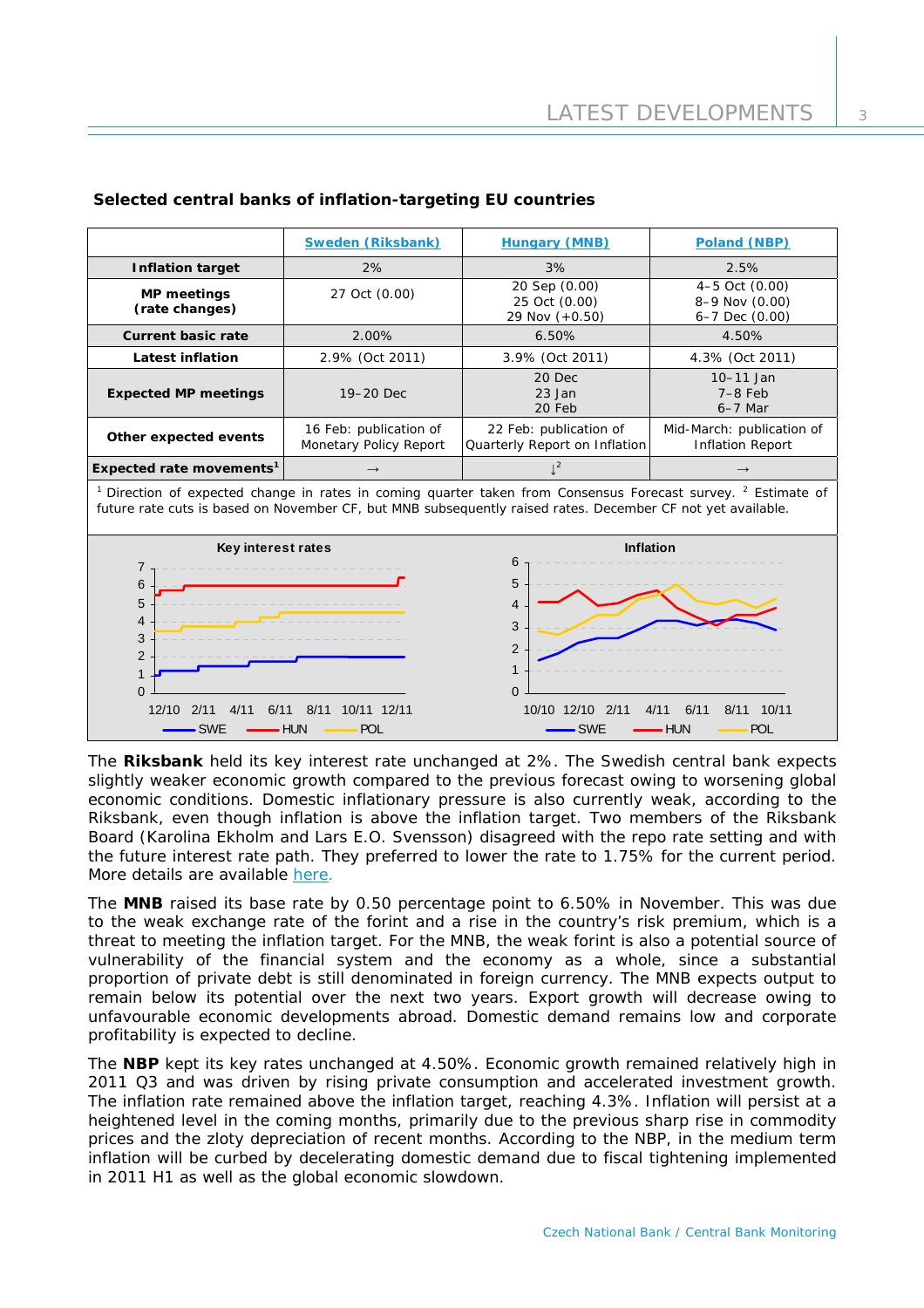$\overline{A}$ 

|                                                                                                                                                                                                                                                                                                     | <b>Norway (NB)</b>                               | <b>Switzerland (SNB)</b>                         | <b>New Zealand (RBNZ)</b>                          |  |  |  |  |  |  |  |  |
|-----------------------------------------------------------------------------------------------------------------------------------------------------------------------------------------------------------------------------------------------------------------------------------------------------|--------------------------------------------------|--------------------------------------------------|----------------------------------------------------|--|--|--|--|--|--|--|--|
| <b>Inflation target</b>                                                                                                                                                                                                                                                                             | 2.5%                                             | $< 2\%$                                          | $< 2\%$ <sup>1</sup>                               |  |  |  |  |  |  |  |  |
| <b>MP</b> meetings<br>(rate changes)                                                                                                                                                                                                                                                                | 21 Sep (0.00)<br>19 Oct (0.00)                   | 15 Sep (0.00)                                    | 15 Sep (0.00)<br>27 Oct (0.00)<br>8 Dec (0.00)     |  |  |  |  |  |  |  |  |
| <b>Current basic rate</b>                                                                                                                                                                                                                                                                           | 2.25%                                            | $0 - 0.25\%$ <sup>2</sup>                        | 2.50%                                              |  |  |  |  |  |  |  |  |
| <b>Latest inflation</b>                                                                                                                                                                                                                                                                             | 1.4% (Oct 2011)                                  | $-0.1\%$ (Oct 2011)                              | 4.6% (Oct 2011)                                    |  |  |  |  |  |  |  |  |
| <b>Expected MP meetings</b>                                                                                                                                                                                                                                                                         | 14 Dec<br>14 Mar                                 | 15 Dec                                           | $26$ Jan<br>8 Mar                                  |  |  |  |  |  |  |  |  |
| Other expected events                                                                                                                                                                                                                                                                               | 14 Mar: publication of<br>Monetary Policy Report | 15 Dec: publication of<br>Monetary Policy Report | 8 Mar: publication of<br>Monetary Policy Statement |  |  |  |  |  |  |  |  |
| Expected rate movements <sup>3</sup>                                                                                                                                                                                                                                                                |                                                  |                                                  |                                                    |  |  |  |  |  |  |  |  |
| <sup>1</sup> Centre of 1–3% target band; <sup>2</sup> chart displays centre of band; <sup>3</sup> direction of expected change in rates in coming<br>quarter taken from Consensus Forecast survey or, in the case of New Zealand, from RBNZ survey.                                                 |                                                  |                                                  |                                                    |  |  |  |  |  |  |  |  |
|                                                                                                                                                                                                                                                                                                     | Key interest rates                               | Inflation                                        |                                                    |  |  |  |  |  |  |  |  |
| 4<br>6<br>5<br>3<br>4<br>$\overline{2}$<br>3<br>$\overline{2}$<br>$\mathbf{1}$<br>$\mathbf 1$<br>$\Omega$<br>12/10<br>8/11<br>10/11 12/11<br>10/10 12/10<br>2/11<br>4/11<br>6/11<br>8/11 10/11<br>4/11<br>6/11<br>2/11<br><b>NOR</b><br>CHE<br><b>NZL</b><br><b>NZL</b><br><b>NOR</b><br><b>CHE</b> |                                                  |                                                  |                                                    |  |  |  |  |  |  |  |  |

## **Other selected inflation-targeting countries**

The **Norges bank (NB)** kept its monetary policy rate unchanged at 2.25% in the period under review. Economic growth remains robust, but signals from the business sector suggest declining profits. Private consumption is low. The expected downturn in global economic growth and the debt problems in the euro area are viewed as adverse factors for the Norwegian economy. Inflation is low. The NB expects the inflation rate to be between 1.25% and 1.50% in summer 2012 (i.e. at the forecast horizon). For the next period, ending on 14 March 2012, the NB expects the interest rate to be in the interval 1.75–2.75% unless the Norwegian economy is exposed to major shocks.

The **SNB** is maintaining rates in the lower part of the 0–0.25% corridor. It is also continuing to enforce the minimum exchange rate of CHF 1.20/EUR and still prepared to buy foreign currency in unlimited quantities if this limit is exceeded. The Swiss economy is suffering from both the previous appreciation of the franc and the softening in international demand. The SNB expects real GDP growth at 1.5–2% in 2011. Its inflation forecast for 2011 is 0.4%. For 2012 and 2013 it expects average inflation rates of -0.3% and 0.5% respectively, assuming a zero interest rate and a further weakening of the franc.

The **RBNZ** left its key rate at 2.50%, commenting that domestic economic activity was continuing to expand modestly despite elevated commodity prices. The European debt crisis could cause a further slowdown in global economic growth, which in turn could restrain the prices of New Zealand's export commodities. In addition, tightness in international financial markets means funding costs for New Zealand banks will increase.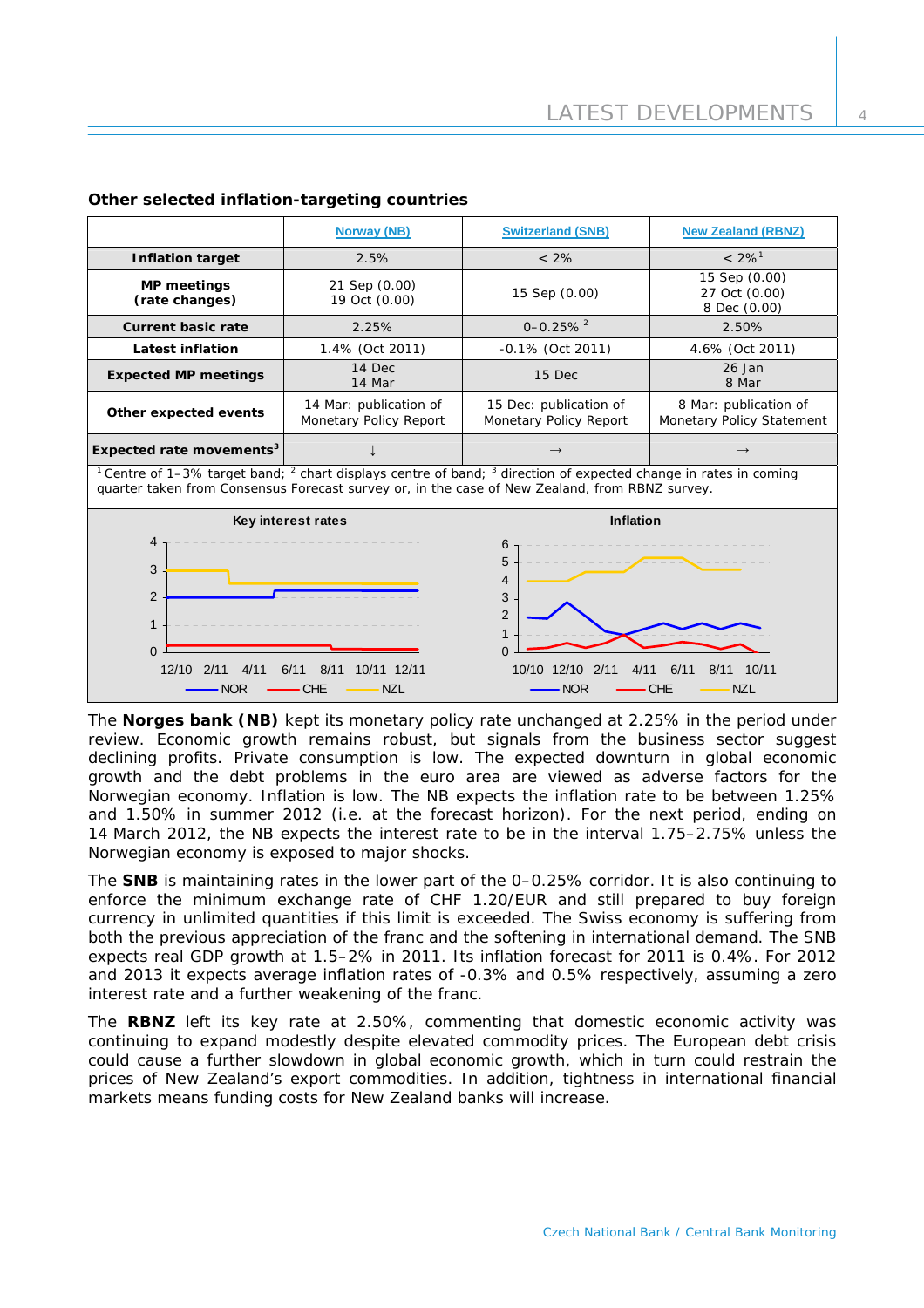## **2. NEWS**

## **[Central banks take coordinated actions to ease strains in financial markets](http://www.federalreserve.gov/newsevents/press/monetary/20111130a.htm)**

Six central banks – the Fed, the ECB, the Bank of Canada, the Bank of England, the Bank of Japan and the Swiss National Bank – agreed at the start of December to lower interest rates on US dollar liquidity swaps by 0.50 percentage point and to extend the existing swap arrangements to February 2013. As a contingency measure, these central banks have also agreed to establish bilateral liquidity swap arrangements so that liquidity can be provided in any of their currencies where needed. The ECB, BoE, SNB and BoJ had already introduced 3-month dollar liquidity tenders in previous months. The short-term operations commenced in May 2010 are also continuing.

#### **[ECB announces new covered bond purchase programme in October…](http://www.ecb.europa.eu/press/pr/date/2011/html/pr111103_1.en.html)**

The ECB decided at its October meeting to launch a new covered bond purchase programme (CBPP2). The purchases will be conducted between November 2011 and October 2012 in both the primary and the secondary markets for a total intended amount of EUR 40 billion. The first covered bond purchase programme (of EUR 60 billion) was announced in May 2009 and ended in June.

#### **[...and adopts further measures to support financial markets in December](http://www.ecb.int/press/pr/date/2011/html/pr111208_1.en.html)**

The ECB decided in December to conduct two longer-term refinancing operations (LTROs) with a maturity of 36 months and the option of early repayment after one year. The operations will be conducted as fixed rate tender procedures with full allotment. The rate will be fixed at the average rate of the main refinancing operations over the life of the respective operation. The first operation will take place in December 2011 and the second in February 2012. The ECB also reduced the reserve ratio from 2% to 1% as from 18 January 2012. Collateral availability was also increased.

## **[New Fed measures to improve financial market conditions](http://www.newyorkfed.org/markets/opolicy/operating_policy_110921.html)**

After its September meeting, the Fed announced its intention to purchase, by the end of June 2012, USD 400 billion in Treasury securities with maturities of 6–30 years and to sell an equal par value of bonds with maturities of three years or less. The Fed believes that this programme (also known as "Operation Twist") will bring down long-term interest rates and make financial market conditions more accommodative. The Fed will also reinvest principal payments from expiring agency securities to improve the conditions on mortgage markets.

## **Central banks of Hungary, Poland and Switzerland dissatisfied with exchange rate developments**

The Hungarian economy is suffering from a weakening forint. The November downgrading of Hungary's rating to the speculative grade Ba1 with a negative outlook by Moody's fostered further depreciation. The Polish central bank is also facing domestic currency depreciation and intervening repeatedly in the foreign exchange market in favour of the zloty. While Hungary and Poland are fighting the effects of a too weak exchange rate (with the risk of higher inflation and problems arising from large foreign currency debt), the Swiss National Bank (SNB) is grappling with an excessively strong currency. The SNB's monetary policy and its fight against the strong franc recently is analysed in more detail in *Spotlight*.

## **Review missions to [Greece](http://www.ecb.europa.eu/press/pr/date/2011/html/pr111011.en.html), [Ireland](http://www.ecb.europa.eu/press/pr/date/2011/html/pr111020.en.html) and [Portugal](http://www.ecb.europa.eu/press/pr/date/2011/html/pr111116.en.html)**

Another round of review missions by the "Troika", consisting of staff teams from the European Commission, the ECB and the IMF, took place in Greece (fifth review), Ireland (fourth review) and Portugal (second review) in the last quarter. Payment of the next tranche of financial assistance was then approved for all three countries.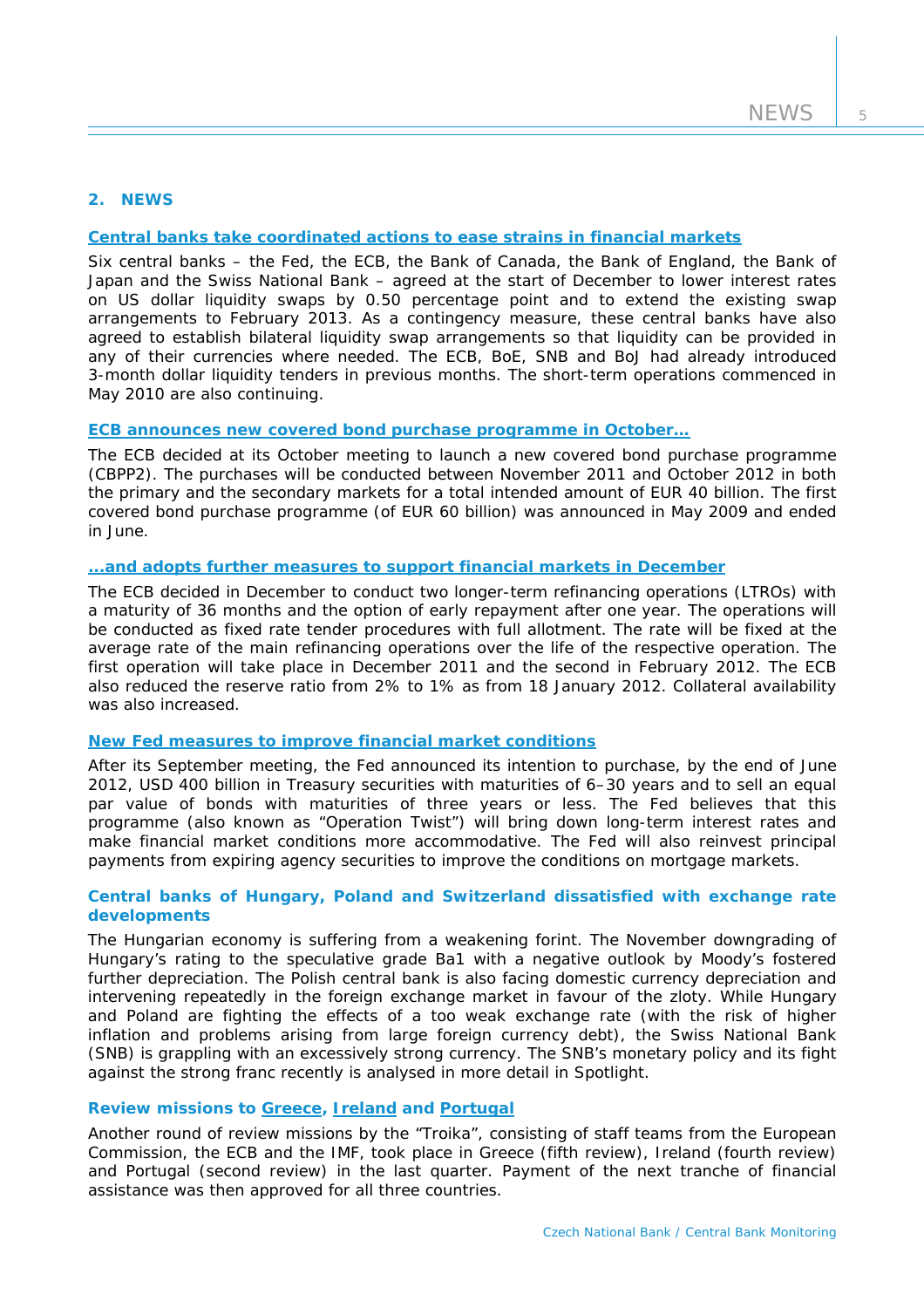## **[Six-member committee starts to make monetary policy decisions in Israel](http://www.bankisrael.gov.il/press/eng/111009/111009n.htm)**

Since October, Israeli monetary policy has been set by a six-member committee. In addition to the governor, the deputy governor and a special advisor, the committee consists of three external members. The decision on the interest rate is reached by majority decision of the committee members. If the vote is tied, the governor has an additional vote. The ratio of votes is disclosed in the minutes of the meeting. The committee was established in accordance with the Bank of Israel Law of 2010. Until October, monetary policy interest rate decisions were made solely by the governor.

#### **Changes in ECB management**

On 1 November, Mario Draghi, the former governor of the Italian central bank, replaced Jean-Claude Trichet (see also the speech in section 4) as ECB president. Two other members of the ECB's Executive Board will be replaced as well. Jürgen Stark resigned in September and will leave the ECB at the end of this year. Lorenzo Bini Smaghi will leave his post on the same date.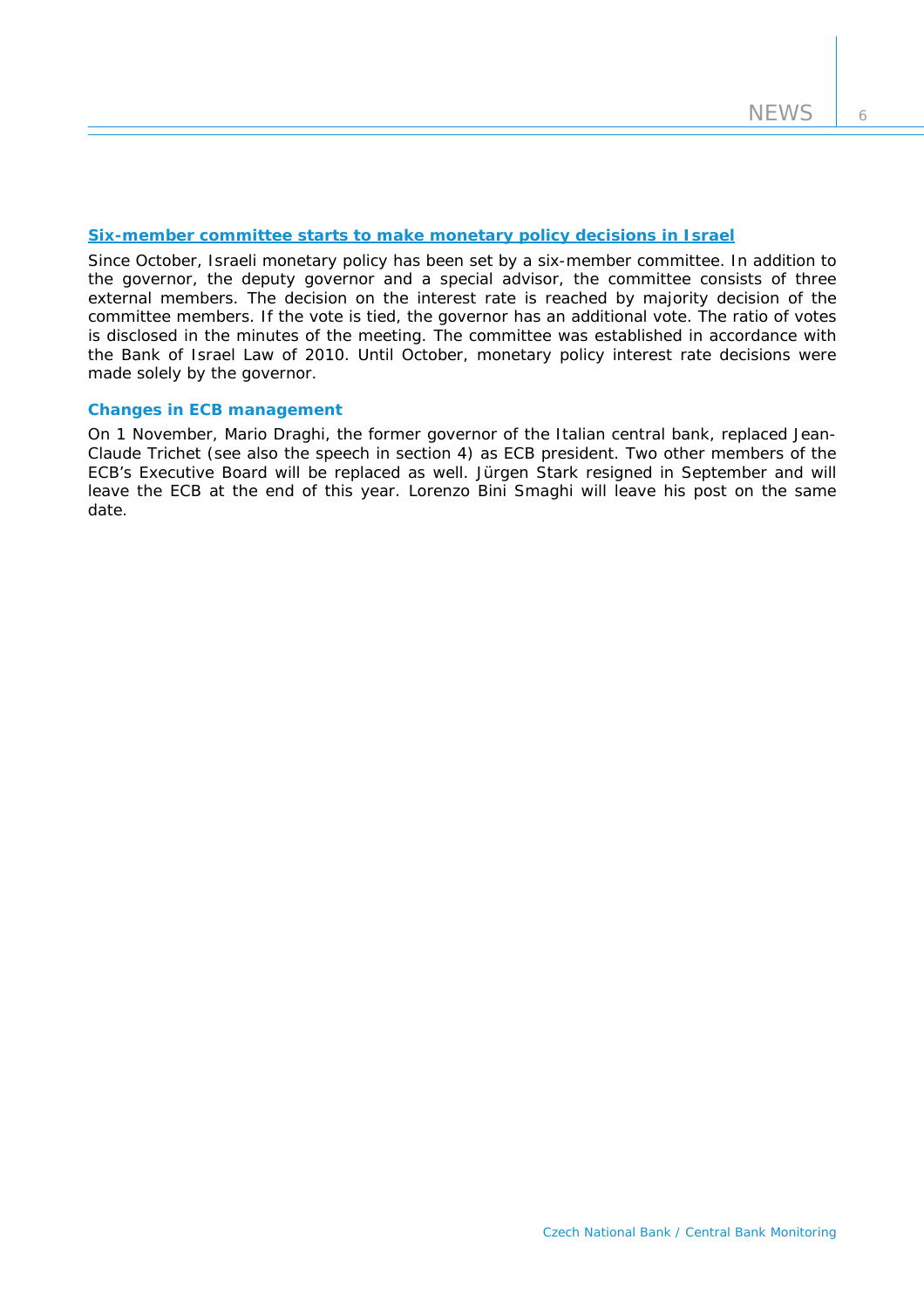## **3. SPOTLIGHT: MONETARY POLICY OF THE SWISS NATIONAL BANK**

*A freely floating exchange rate is a tool for correcting economic imbalances or for absorbing economic shocks. Targeted intervention to weaken a national currency is often viewed by neighbouring economies as a way of increasing the price competitiveness of that country at the expense of others ("competitive devaluation"). The debate is complicated by the difficulty of estimating the equilibrium exchange rate level. In a freely floating exchange rate regime, however, extreme events can lead to excessive, "fundamentally unjustified" appreciation with the potential to cause severe problems for the economy. This is what happened, for instance, to Japan after the tsunami in March. Switzerland has also faced a sharp appreciation of its currency this year due to the financial market turbulence. The following article looks at the monetary policy of the Swiss central bank and its fight against the appreciating franc.* 

The Swiss National Bank (SNB) equates price stability – the primary objective of its monetary policy – with a rise in the national consumer price index of less than 2% per annum. The SNB's forecast for inflation over the next three years, based on the assumption of a constant monetary policy rate (the "conditional forecast"), is compiled quarterly. The interest rate decision is made at the same time. Monetary policy is implemented by fixing a target range for the three-month Swiss franc Libor, which is the reference interest rate in the interbank market for unsecured loans. As a rule, this target range extends over 1 percentage point, and the SNB generally aims to keep the Libor in the middle of the range. Repo transactions are the main monetary policy instrument.

During the global financial and economic crisis, the SNB significantly eased its monetary policy. The targeted rates gradually declined to a minimum – de facto to zero. Monetary swaps were also used. Unconventional instruments – interventions in the foreign exchange market and purchases of Swiss private bonds – were introduced in March 2009. Moreover, the maturity of repo transactions was extended to 12 months. In 2010, the SNB opened the repo market to non-bank financial market participants, which, unlike the unsecured money market, had proved resilient to the crisis (for details see the speech by Thomas Jordan, Member of the Governing Board, covered in the March 2010 issue of *Monitoring*).

At that time, problems relating to the exchange rate of the Swiss franc – in addition to the other impacts of the crisis – started to be felt more than before. The Swiss franc had been relatively stable since the start of the new millennium, but in mid-2009 it began to appreciate significantly. By the end of June 2011 it had risen in value by 26%. Between the start of July and 10 August it appreciated by further 17%, reaching a record high of CHF 1.05/EUR. This rapid appreciation in such a short period of time was probably not due to macroeconomic fundamentals. The appreciation of the franc was driven by the debt problems of advanced economies, the euro area in particular, and the related search for a safe haven.

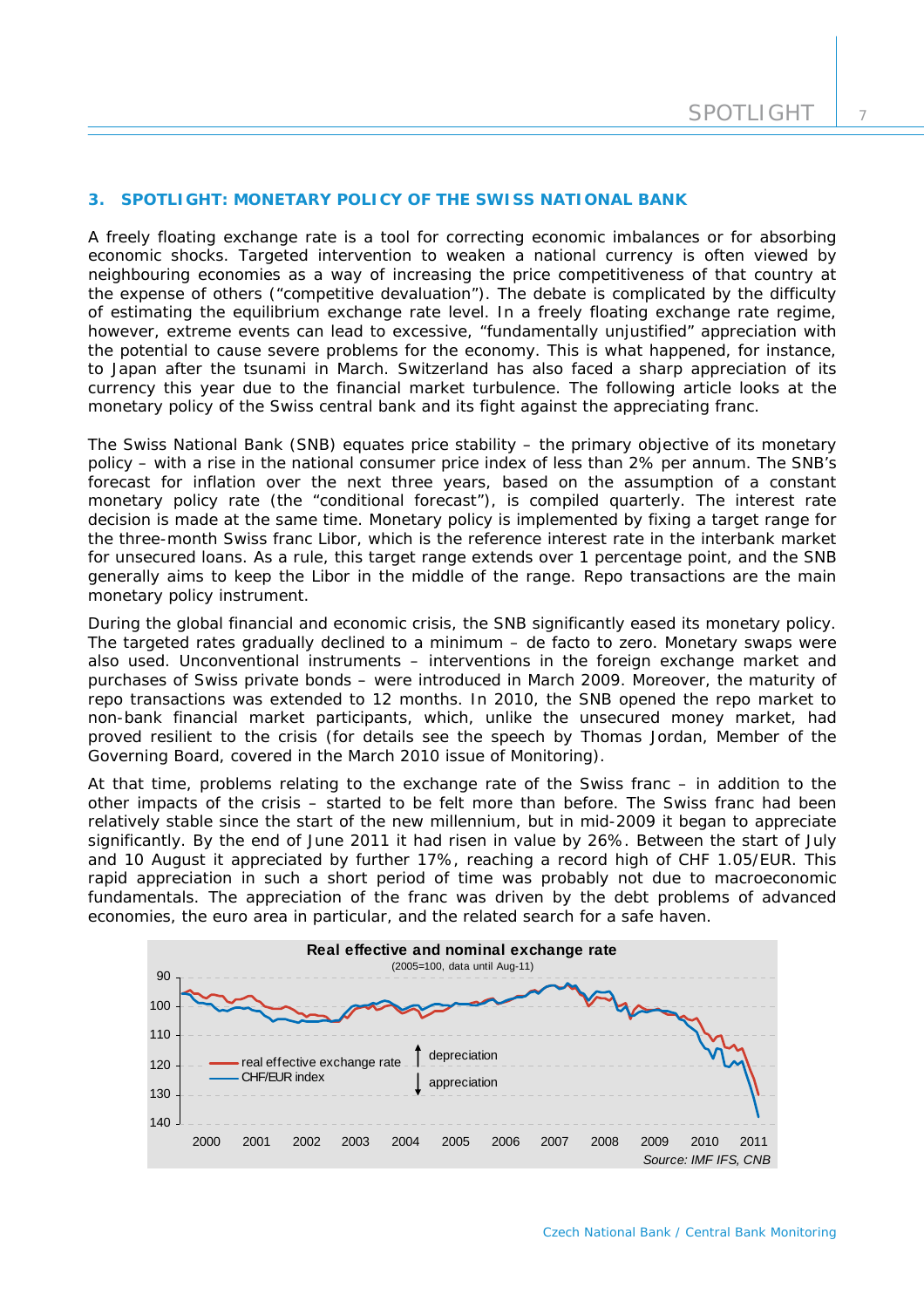The SNB's interventions in the foreign exchange market were no longer effective in fighting further appreciation. In August 2011, the SNB decided to intervene indirectly

| <b>SNB's repo operations (bil. CHF)</b> |      |  |  |   |                 |   |  |      |  |  |                               |  |  |  |  |                |                |   |  |   |   |    |
|-----------------------------------------|------|--|--|---|-----------------|---|--|------|--|--|-------------------------------|--|--|--|--|----------------|----------------|---|--|---|---|----|
|                                         | 2010 |  |  |   |                 |   |  | 2011 |  |  |                               |  |  |  |  |                |                |   |  |   |   |    |
|                                         |      |  |  |   | $4 \mid 5 \mid$ | 6 |  |      |  |  | 8 9 10 11 12 1 2 3            |  |  |  |  | $\overline{4}$ | $\overline{5}$ | 6 |  | 8 | 9 |    |
| providing $28 15 11 $                   |      |  |  | っ |                 |   |  |      |  |  |                               |  |  |  |  |                |                |   |  |   |   | 25 |
| absorbing                               |      |  |  |   |                 |   |  |      |  |  | 20 26 13 27 27 21 26 20 25 26 |  |  |  |  |                |                |   |  |   |   |    |

by narrowing the key interest rate range from 0.00–0.75 p.p. to 0.00–0.25 p.p. and sharply increasing the supply of liquidity to the money market, at first from the initial level of around CHF 30 billion to CHF 80 billion, later to CHF 120 billion, and subsequently to CHF 200 billion. The rise in the supply of Swiss francs was achieved by not renewing reverse (liquidityabsorbing) repo transactions and by purchasing SNB Bills, and later also by conducting foreign exchange swaps and liquidity-providing repo transactions. These operations exerted downward pressure on money market rates and also significantly weakened the Swiss currency, albeit only temporarily.

At the start of September, when all its measures to stop the franc appreciating had proved ineffective, the SNB set a minimum exchange rate of 1.20 CHF/EUR, stating that it would buy foreign currency in unlimited quantities if the rate fell below this level. The morning before this step was announced the exchange rate had been 1.10 CHF/EUR. After the announcement it quickly rose above the set minimum.



The SNB took this action because the extremely fast appreciation threatened to cause a recession and challenge price stability. In the SNB's July/August 2011 survey, 84% of manufacturing firms said that they were experiencing negative effects due to the franc's appreciation. Exporters have responded to the nominal appreciation of the franc by cutting their margins, but this increases their vulnerability in the event of further demand shocks. Moreover, demand for labour and investment decisions are being affected by uncertainty regarding future developments, the worse outlook for the global economy and further negative repercussions of the debt crisis in Europe.

The appreciating franc has also substantially affected the latest inflation forecast, which shows an inflation rate of 0.4% for 2011, a rate of -0.3% for 2012 and a rate of 0.5% for 2013. This forecast is based on the assumption of a three-month LIBOR of 0.0% and a slight weakening of the Swiss franc. However, there is a risk of even lower inflation or long-term deflation should the franc not weaken. The current forecast for low inflation, the still relatively strong franc and the uncertain external demand imply a



need for easy monetary policy in future, too, but this may create conditions for a further rise in property prices, which are already relatively dynamic.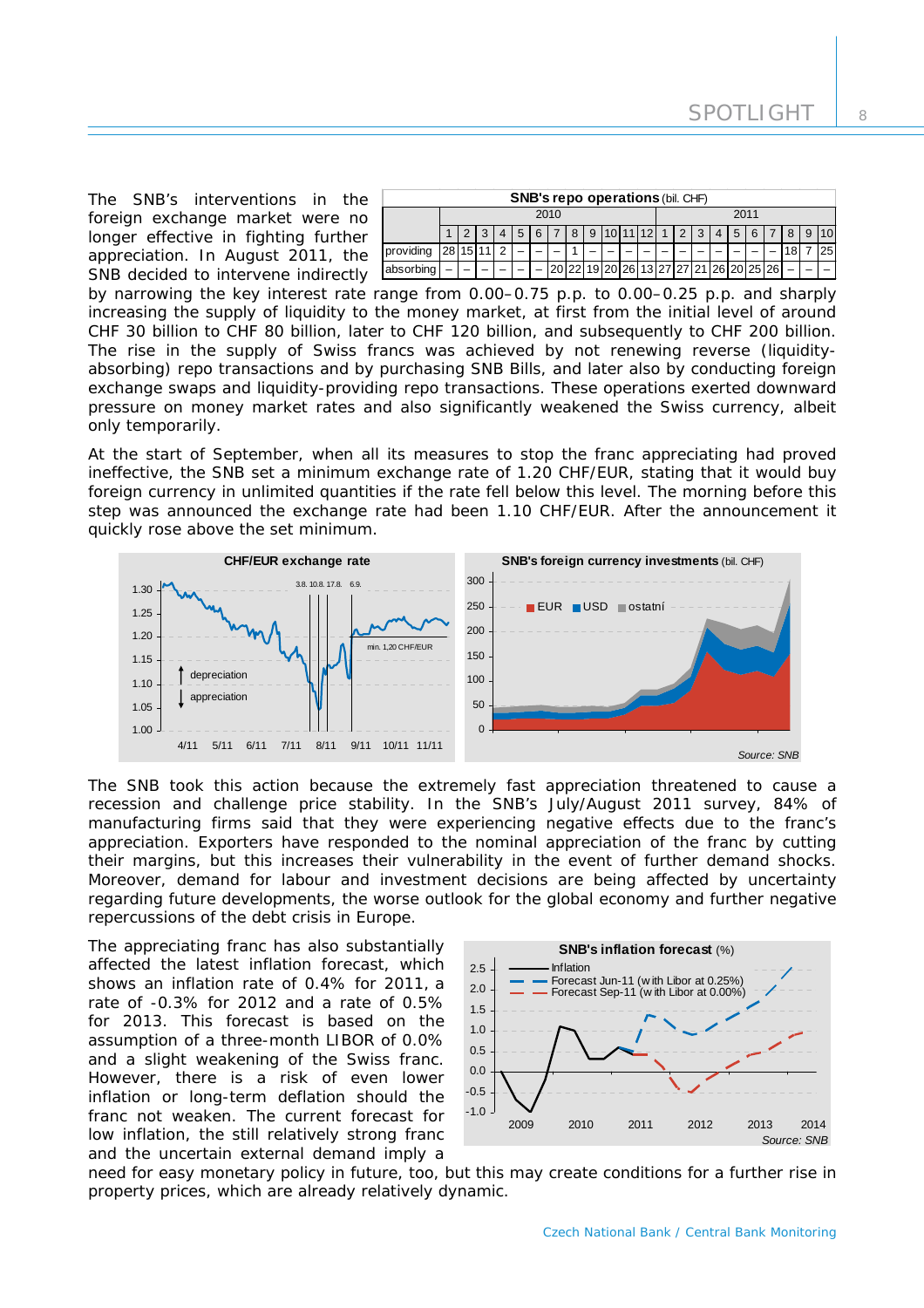The SNB's unconventional monetary policy and fight against the strong franc are reflected in its balance sheet total. This has increased from a pre-crisis level of CHF 110 billion to CHF 245 billion in April 2009, broke through CHF 300 billion for the first time in May 2010, and in September this year exceeded CHF 380 billion (almost four times the 2007 level). The appreciating franc also resulted in the central bank suffering a loss in 2010. The foreign exchange losses are due to a different currency structure for assets and liabilities. For this reason, a new [agreement](http://www.snb.ch/en/mmr/reference/pre_20111121/source/pre_20111121.en.pdf) on the distribution of the central bank's otherwise normal profit to the Confederation and the cantons has been concluded this year. From this year on, the profit will be distributed only if the SNB's distribution reserve turns positive again.